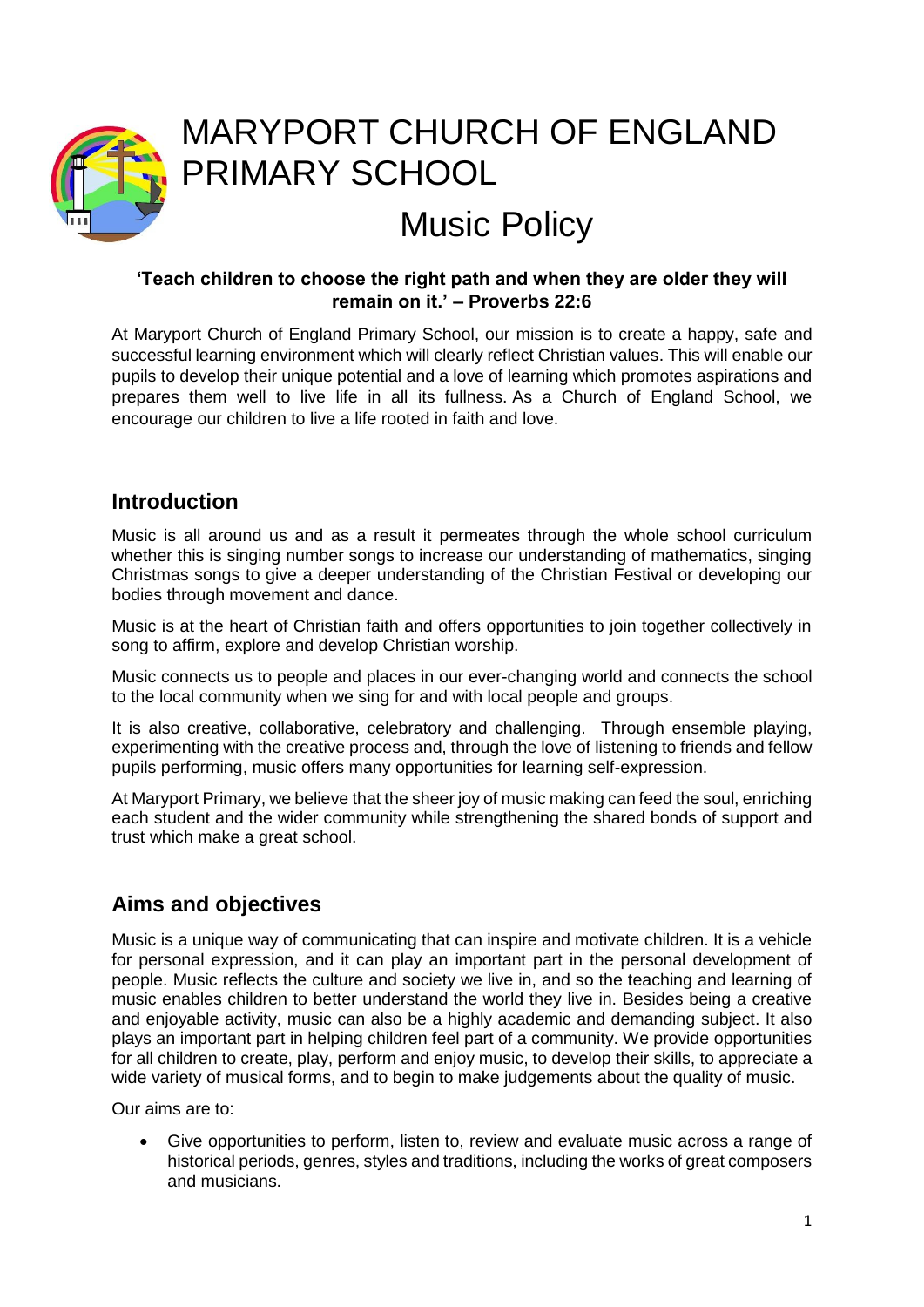- Learn to sing and to use our voices to create and compose music on our own and with others.
- Have the opportunity to learn a music instrument
- Use technology appropriately to support our understanding and enjoyment of music
- Understand and explore how music is created, produced and communicated
- Help children understand the interrelated dimensions of music (pitch, duration, dynamics, tempo, timbre, texture, structure and appropriate musical notations.

Our key objectives are:

Key Stage 1 – Pupils are taught to use their voices expressively, play instruments musically, listen to a range of high-quality music and experiment with and create music using the interrelated dimensions.

Key Stage 2 – Pupils are able to build on the learning from KS1 gaining increasing confidence and control whilst continuing to:

- learn to play and perform in solo and ensemble contexts,
- improvise and compose music,
- develop their listening skills with increasing aural memory,
- increase their understanding of musical notation
- appreciate and understand a wide variety of music
- develop an understanding of the history of music

#### **Approaches to teaching and learning in Music**

At Maryport C of E Primary School we make music an enjoyable learning experience. We encourage children to participate in a variety of musical experiences through which we aim to build up the confidence of all children. Singing lies at the heart of good music teaching. Our teaching focuses on developing the children's ability to sing in tune and with other people. Through singing songs, children learn about the structure and organisation of music. We teach them to listen to and appreciate different forms of music. As children get older, we expect them to maintain their concentration for longer, and to listen to more extended pieces of music. Children develop descriptive skills in music lessons when learning about how music can represent feelings and emotions. We teach children to make music together, to understand musical notation, and to compose pieces.

## **Additional music teaching**

Beyond the weekly formal music lessons, the school offers guitar lessons from a peripatetic music teacher. These take place during term time once a week during the school day and are open to KS2 children.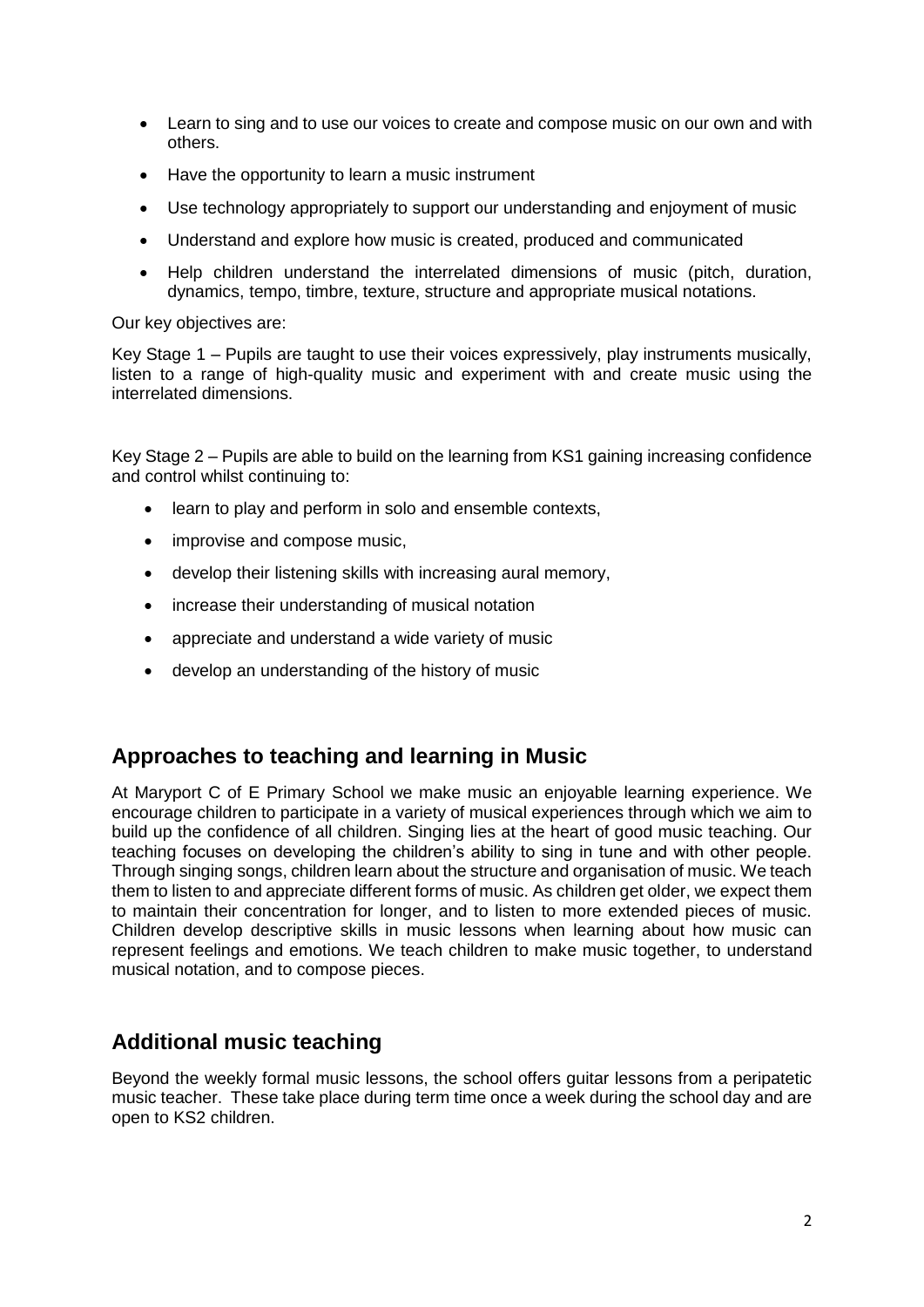### **Music curriculum planning**

Our school uses the national curriculum for music as the basis for its curriculum planning. While there are opportunities for children of all abilities to develop their skills and knowledge in each teaching unit, the progression planned into the scheme of work means that the children are increasingly challenged as they move through the school.

## **The Early Years Foundation Stage**

We teach music in Reception and Nursery classes as an integral part of the topic work covered during the year in addition to our time spent with the peripatetic music teacher. In the Early Years Foundation Stage we relate the musical aspects of the children's work to the objectives set out in the Early Learning Goals (ELGs). Music contributes to a child's personal and social development. Counting songs foster a child's mathematical ability, and songs from different cultures increase a child's knowledge and understanding of the world.

## **Assessment for learning**

Children demonstrate their ability in music in a variety of different ways. Teachers will assess children's work in music by making informal judgements as they observe them during lessons. On completion of a piece of work, the teacher assesses the work and gives oral or written feedback as necessary to inform future progress. Older pupils are encouraged to make judgements about how they can improve their own work.

#### **Resources**

The school has a dedicated music room in which we store a range of resources, including drums and percussion instruments. The school also has a piano located in the main hall. Each class room has audio visual equipment and iPads which can be used for music work.

#### **Musical events**

The school attends a regular calendar of events with a choir. These include Maryport festivals and Rotary Christmas Carol Services. The choir also sing at local residential homes. We aim to include as many children as possible in the choir services and feel that the school's attendance at community events supports key role in engaging with and supporting the local community. The choir is drawn in the main from years 2-6.

## **Roles and Responsibilities**

The subject is delivered by a peripatetic Music teacher who teaches from Nursery to Year 6. This teacher is supported by staff from each year group during lessons. The subject lead has regular meetings with the peripatetic teacher to ensure that the medium-term plans are in line with the school's aims, objectives and priorities for the year.